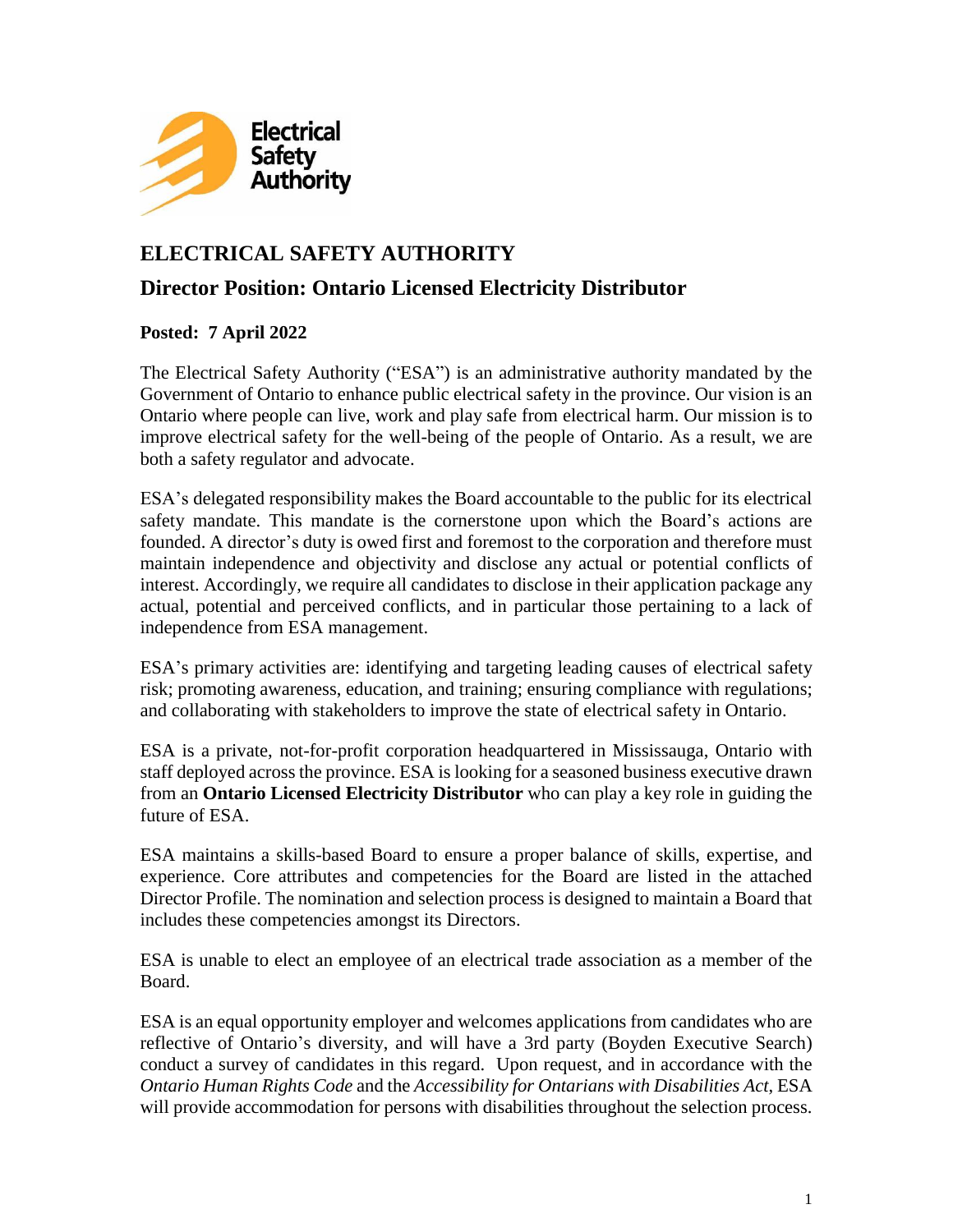If you require accommodation please contact Margaret Campbell by email at: [margaret.campbell@electricalsafety.on.ca](mailto:margaret.campbell@electricalsafety.on.ca)

Further details on both ESA and required attributes for Board candidates are outlined in greater detail in the Director Profile (Appendix A) that follows.

Interested candidates should submit their résumé by email, with the required information, along with residency address, not later than **4:00 p.m. on Monday, April 25, 2022** to the attention of Margaret Campbell, Legal Counsel: [margaret.campbell@electricalsafety.on.ca](mailto:margaret.campbell@electricalsafety.on.ca)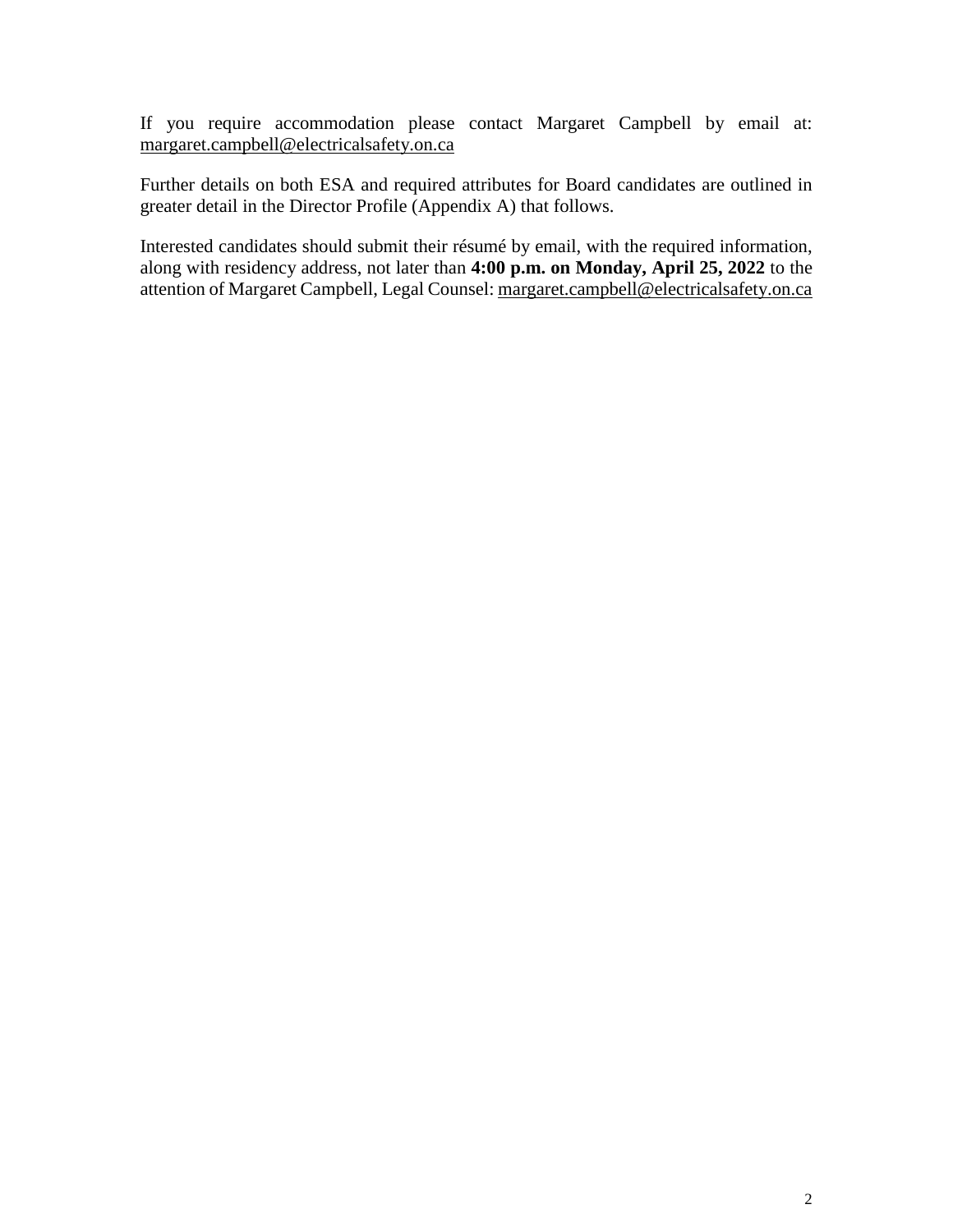### **APPENDIX A**

## **ELECTRICAL SAFETY AUTHORITY**

## **Director Profile – Ontario Licensed Electricity Distributor**

#### I. **Corporate Mandate**

The Electrical Safety Authority ("ESA") is a not-for-profit corporation operating as a designated administrative authority on behalf of the provincial government in accordance with the *Safety and Consumer Statutes Administration Act*. ESA is responsible for:

- Enhancing public electrical safety in Ontario
- Advising industry, government and the public on electrical safety matters
- Promoting and undertaking activities that encourage the harmonization of electrical safety standards and compliance practices
- Encouraging industry to responsibly enhance public electrical safety
- Administering Part VIII of the *Electricity Act* and its corresponding Regulations:
	- (1) Electrical Safety Code (164/99)
	- (2) Electrical Distribution Safety (22/04)
	- (3) Licensing of Electrical Contractors and Master Electricians (570/05)
	- (4) Product Safety (438/07)
- Advising the Province on amendments to Acts and Regulations contributing to the purpose of the *Safety Consumers Statutes Administration Act* or *Electricity Act*
- Informing and advising the Province on matters of an urgent or critical nature related to the designated legislation

In addition, ESA is also required to administer an appeal process provided under the *Safety and Consumer Statutes Administration Act* for statutory decisions on licenses (122/06) and orders issued by the ESA (3/05).

#### **II. Board Mandate**

The Board of Directors has the authority to direct ESA. In accordance with the Administrative Agreement, the Board is responsible for supervising the management of ESA's business and affairs, including oversight of ESA, and is expected to take a leadership role in the development of ESA's strategic direction, including:

• regularly reviewing with Management the state of electrical safety, the strategic environment, the emergence of new risks and opportunities including the implications for strategic direction, and the operation of ESA;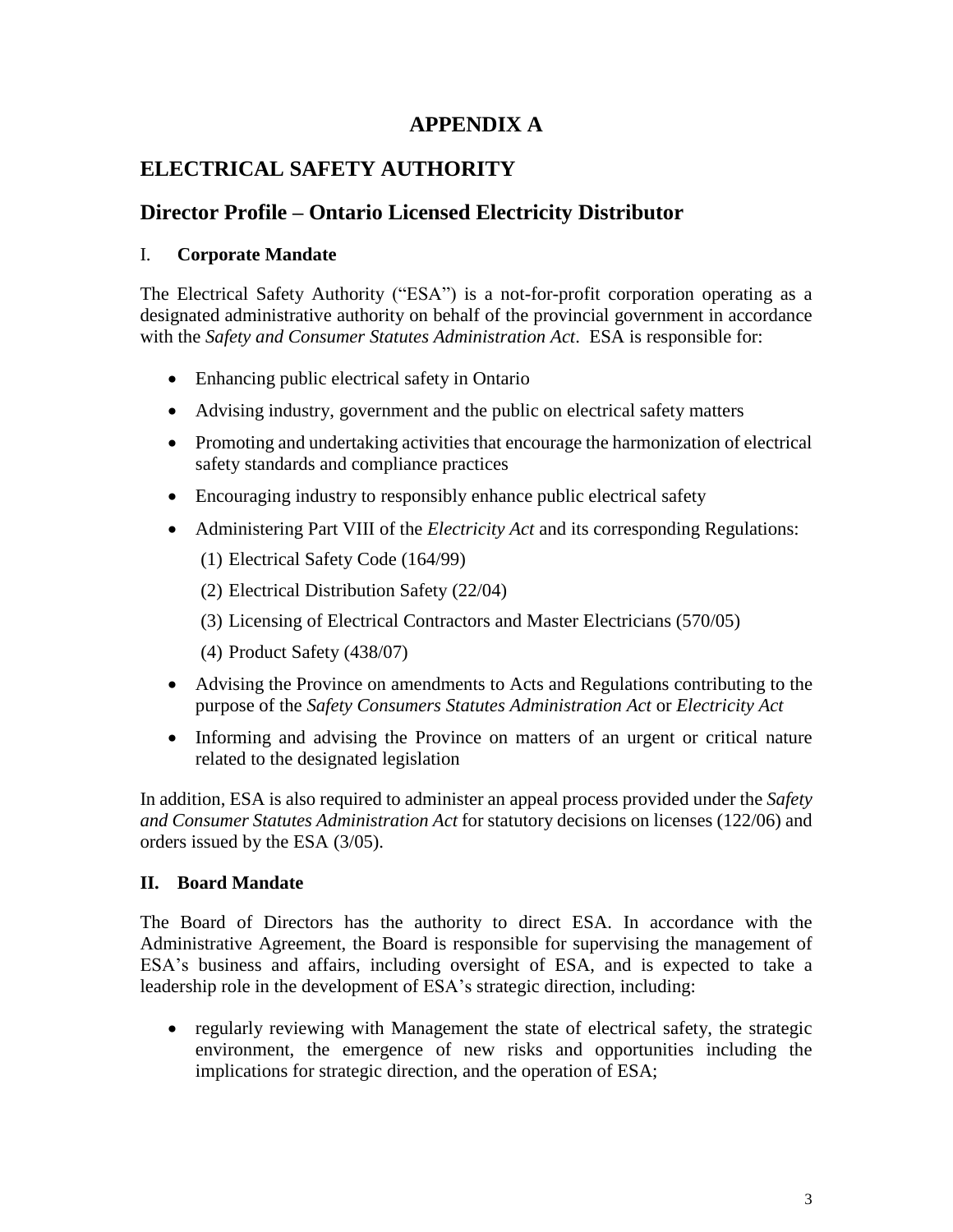- approving strategic plans that take into account ESA's major risks and opportunities and overseeing the management of those risks;
- appointing, coaching, monitoring and assessing the performance of the CEO;
- charging the CEO with the general management and direction of the business and affairs of the corporation;
- overseeing the appointment, training, monitoring and succession planning for Senior Management; and
- approving the annual budget of ESA and monitoring its financial performance to ensure the financial viability of ESA and the efficient and effective use of its resources.

The Board oversees the performance of the CEO and Senior Management in discharging the management and direction of ESA's business including:

- any decision that will result in a material deviation from Board-approved strategic, business or operational plans or policies;
- the establishment of effective procedures for monitoring corporate performance; and
- any decisions required to be made by the Board of Directors under the terms of the applicable legislation and regulations governing the Corporation.

### **III. Accountability**

ESA is not an agent of the Provincial Government but acts in accordance with the *Safety and Consumer Statutes Administration Act* and the terms and conditions of an Administrative Agreement with the Ministry of Government and Consumer Services. The Board is accountable to stakeholders, including participants in the electrical industry, government and the general public, for ESA's overall performance. There are three Board Committees: Audit & Investment, Regulatory Affairs, as well as People, Culture & Governance.

#### **IV. Board Composition**

The composition of the Board is governed by ESA's Letters Patent and its by-laws. The Board consists of twelve members as follows:

- 3 directors are appointed by the Minister
- 9 directors are reflective of the following sectors
	- $o \quad 1$  professional engineering
	- $o \quad 1$  electrical manufacturing
	- $o \quad 2$  electrical utilities
	- o 3 electrical contractors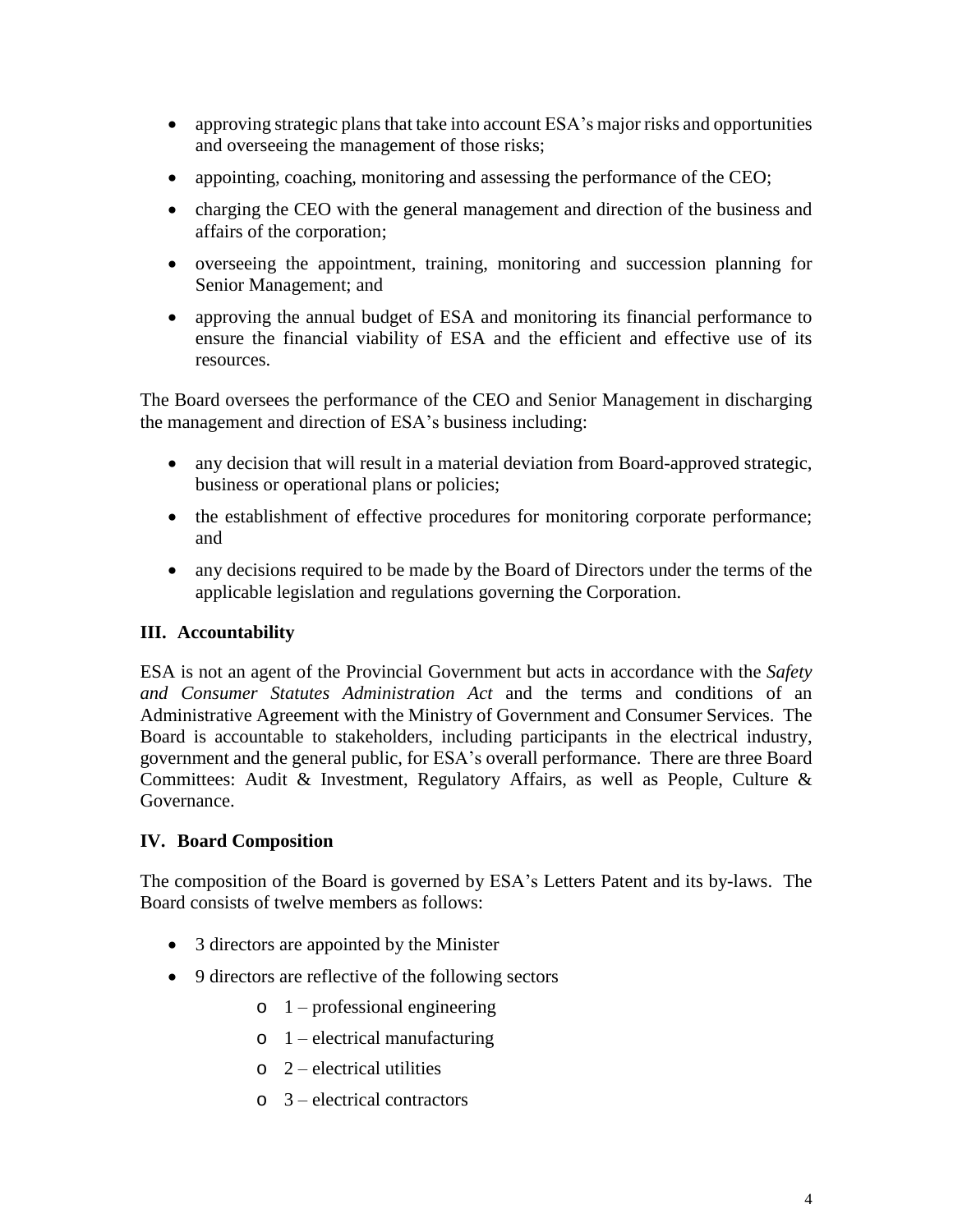- o 1 representing interests of consumers
- o 1 other than above sectors.

Directors may serve a maximum of three consecutive three-year terms.

#### **V. Core Attributes, Competencies and Experience**

The following attributes, competencies and experience are the skills and behaviour that are required to be demonstrated amongst the Directors of ESA's Board:

- 1. **Safety**: is defined as experience in promoting and undertaking activities that enhance public electrical safety, including training, authorization, registration, audit, quality assurance, inspection, investigation, enforcement and other public safety services.
- 2. **Corporate Governance**: is defined as experience in the overseeing and directing of a corporation by supervising and contributing to the executive functions of management.
- **3. Regulatory Governance:** is defined as experience in the overseeing and directing of a regulator including rulemaking, communication of rules, monitoring, enforcement, adjudication, sanctions, and evaluation.
- **4. Government Relations:** is defined as experience in collaborating and liaising with government to enhance public electrical safety.
- **5. Corporate Social Responsibility:** means experience in directing, contributing to or managing a business in a manner that contributes positively to the environment, employees, communities, stakeholders and other members of the public sphere.
- **6. Organizational Leadership:** is defined as experience in organizational development, design and effectiveness.
- **7. Stakeholder Relations:** is defined as experience in enhancing relationships and aligning persons or organizations with strategic objectives.
- **8. Communication:** is defined as experience in creating, developing and implementing appropriate messaging to enhance stakeholders' understanding and knowledge.
- **9. Financial:** is defined as experience or knowledge regarding audit, finances, accounting, risk management and compliance requirements.
- **10. Risk Management:** is defined as experience in the process of assessing risk and acting in such a manner, or prescribing policies and procedures, so as to avoid or minimize loss associated with such risk.
- **11. Legal:** is defined as experience interpreting and applying legislation, regulations and compliance requirements.
- **12. Information Technology:** is defined as experience with the development, installation and implementation of information systems and applications.
- **13. Electrical:** is defined as general knowledge of the electrical industry and experience in the electrical distribution or electrical product sectors.